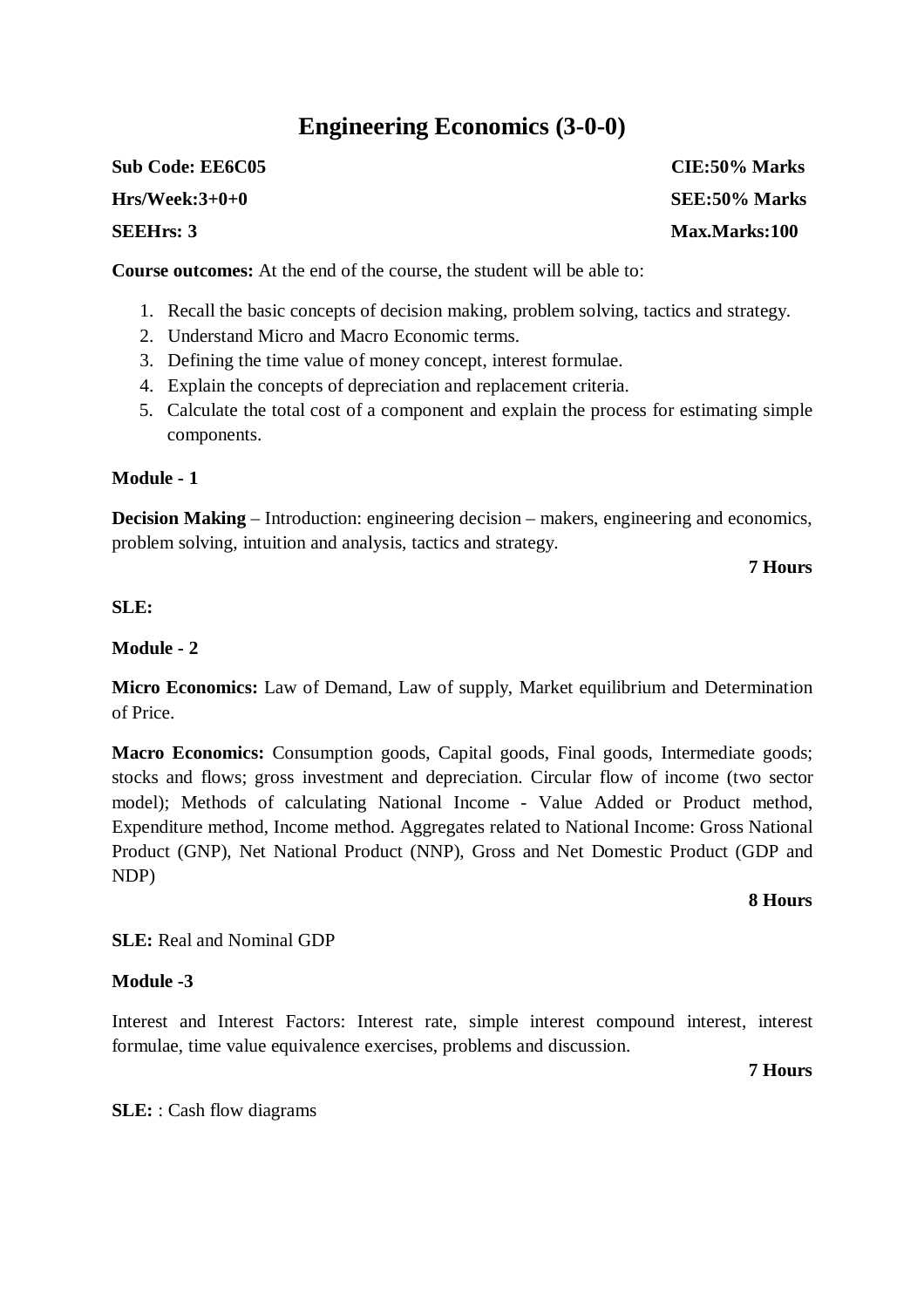#### **Module – 4**

**Depreciation:** Introduction, methods of depreciation, problems. Replacement Analysis: Reasons- Deterioration, obsolescence, inadequacy, replacement criteria problems

**7 Hours**

**SLE:** Causes of depreciation, reasons for replacement

#### **Module – 5**

**Estimating and Costing:** Components of costs such as direct material cost, direct labour cost, Fixed, over – heads, factory costs, administrative – over heads, first cost, selling price, calculation of the total cost of various components, Mensuration, estimation of simple components. Break Even Analysis.

#### **10 Hours**

**SLE:** Marginal Cost, Sunk Cost

#### **Text Books :**

1. Engineering economy – Riggs J.L., McGraw Hill, 2002.

2. Engineering economy – Paul Degarmo, Macmillan Pub, Co., 2001.

3. Engineering Economy – Theusen. G. PHI, 2002.

#### **Reference Books:**

- 1. Engineering economics-R. Panneerselvam  $(2<sup>nd</sup> Edition)$ , PHI Learning Pvt. Ltd., 2013
- 2. Industrial Management, D K Bhattacharyya Vikas Publishing
- 3. Financial Management- I.M. Pandey (9th Edition) "Financial Management", Vikas publication, 2011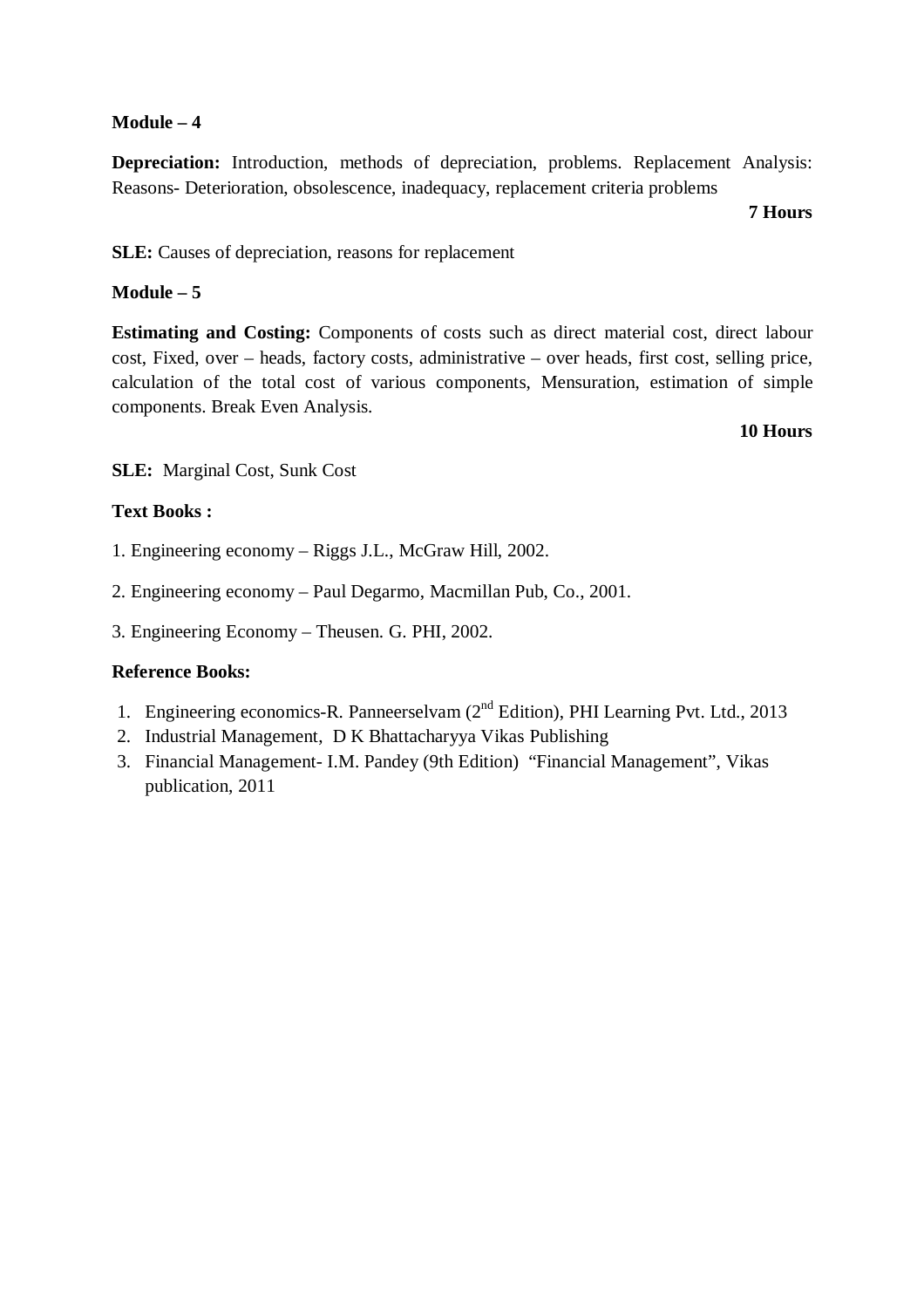### **Electric vehicles and Battery Management systems (3-0-0)**

| <b>Sub Code: EE0353</b> |  |
|-------------------------|--|
| Hrs/week: 3             |  |
| <b>SEE Hrs: 3</b>       |  |

**Sub Code: EE0353 CIE: 50%Marks Hrs/week: 3 SEE: 50%Marks Max marks :100** 

#### **Course Outcomes**

On successful completion of the course, students will be able to:

- 1. Efficiency comparison, Development of Vehicle model, Various characteristic parameters of vehicle load.
- 2. Fuel economy of drives and Architecture of hybrid electric drive train
- 3. Configuration and performance of Electric vehicles
- 4. Describe the basic functions, topology and requirements of a battery-management system
- 5. Analyze the Equivalent-Circuit Models of lithium-ion cells and its applications to simulate the response of a battery pack to an input stimulus
- 6. Discuss theory basis and implementation details of state of charge and state of health estimation algorithms.

**UNIT 1:** History of hybrid electric and electric vehicles, EV advantage,Efficiency comparison with conventional vehicles, Roadway fundamentals, Laws of motion and vehicle kinetics. Dynamic equations for the vehicle, Force velocity characteristics, maximum gradability, velocity and acceleration, Velocity profile, Energy required.

**07 Hours**

**SLE:** EV Market and Infrastructure and propulsion system designbasics

**UNIT 2:** Fuel economy characteristics of internal combustion engine, Basic techniques to improve fuel economy, Braking performance, Hybrid electric vehicles-Concept, Architecture, Series hybrid electric drive train, parallel hybrid electric drive train

#### **07 Hours**

**SLE:** Torque-Coupling and Speed-Coupling Parallel Hybrid Electric Drive Trains

**UNIT 3:** Configuration of Electric Vehicles, Performance of Electric vehicles-Traction motor characteristics, Tractive effort and Transmission requirement, Vehicle performance

#### **06 Hours**

**SLE:** Tractive effort in normal driving and Energy consumption

**UNIT 4: Overview of Battery and Its Management: Introduction -**Application Requirements for Batteries and BMS, Development Background of the Battery, Principles and Classification of the Lithium-Ion Battery. Battery-pack topology, Battery Management System (BMS) - basic functions,topology and development process of the BMS. BMS design requirements.

**SLE:** Communication via Control Area Network bus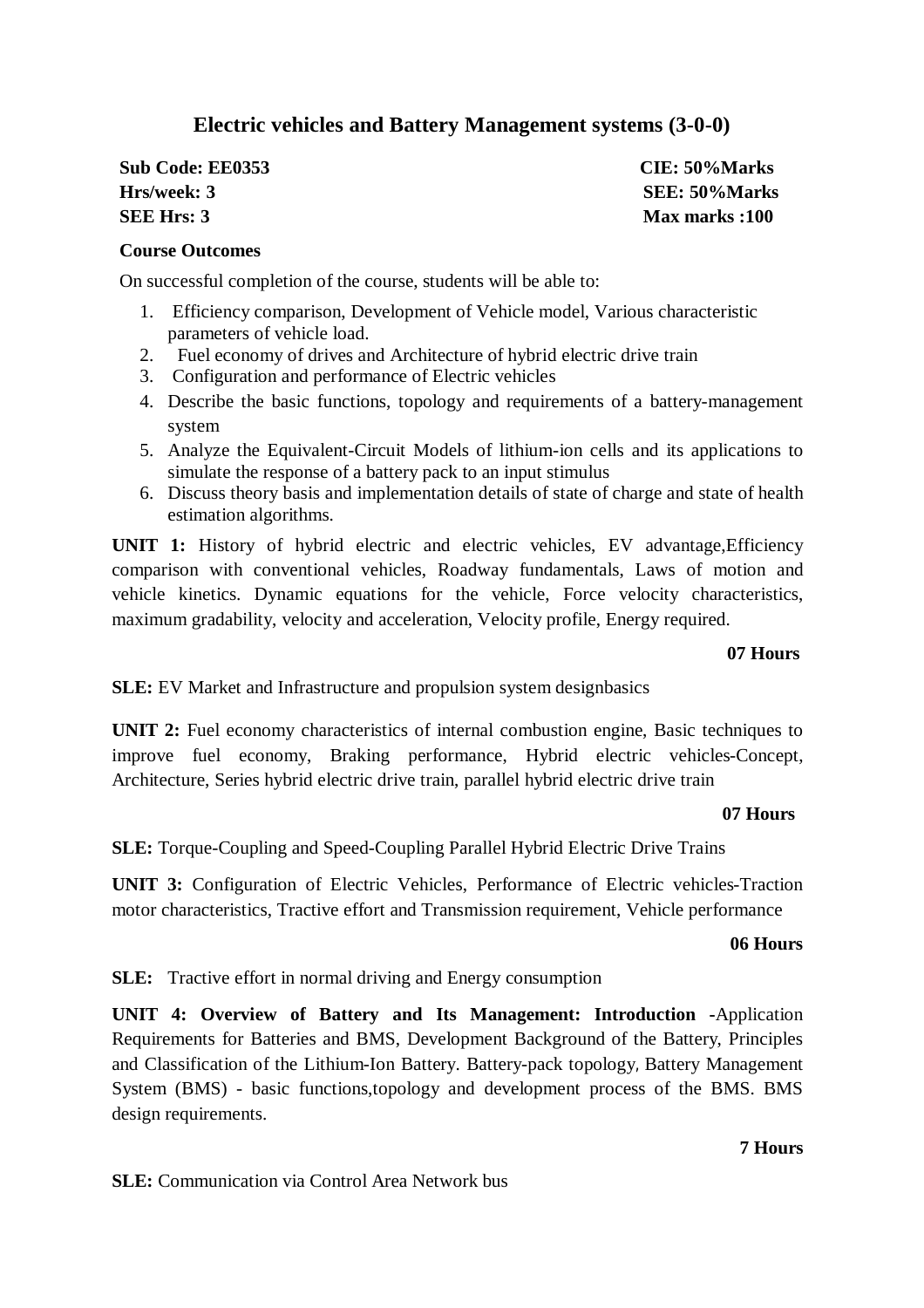**Unit 5: Equivalent-Circuit Models**: Introduction, Model construction, Parameters Identification, Open-circuit voltage, SOC dependence, Equivalent series resistance, Diffusion voltages , Rough parameter values, Warburg impedance ,Hysteresis voltages , Enhanced self-correcting (ESC) cell model, OCV-relationship lab tests Dynamicrelationship tests , overall process of Creating the ESC model.

#### **7 Hours**

#### **SLE:**Laboratory equipment for cell-data collection

**Units 6: Battery SOC and SOH Estimation:** SOC estimation, classification, Model based SOC estimation, Battery SOC Estimation Based on AEKF Algorithm, SOC Estimation Based on HIF Algorithm, SOH Estimation , Classification of SOH Estimation Methods, Capacity Estimation Based on SOC Estimation , Available Capacity Estimation Method Based on Response Surface.

**SLE :**Advantages and disadvantages of various SOH estimation methods and their application scope **6 Hours**

#### *Text Books:*

- 1. Iqbal Hussein, *Electric and Hybrid Vehicles: Design Fundamentals*, CRC Press, 2003
- 2. MehrdadEhsani, YimiGao, Sebastian E. Gay, Ali Emadi, *Modern Electric, Hybrid Electric and Fuel Cell Vehicles: Fundamentals*, Theory and Design, CRC Press, 2004
- 3. RuiXiong "*Battery Management Algorithm for Electric Vehicles",* SpringerPublisher, 2020
- 4. Gregory L. Plett, *Battery Management Systems Volume II-EquivalentCircuitMethods ,*ARTECH house,2016

#### *Reference Books*

*1.* James Larminie, John Lowry, Electric Vehicle Technology Explained, Wiley, 2003.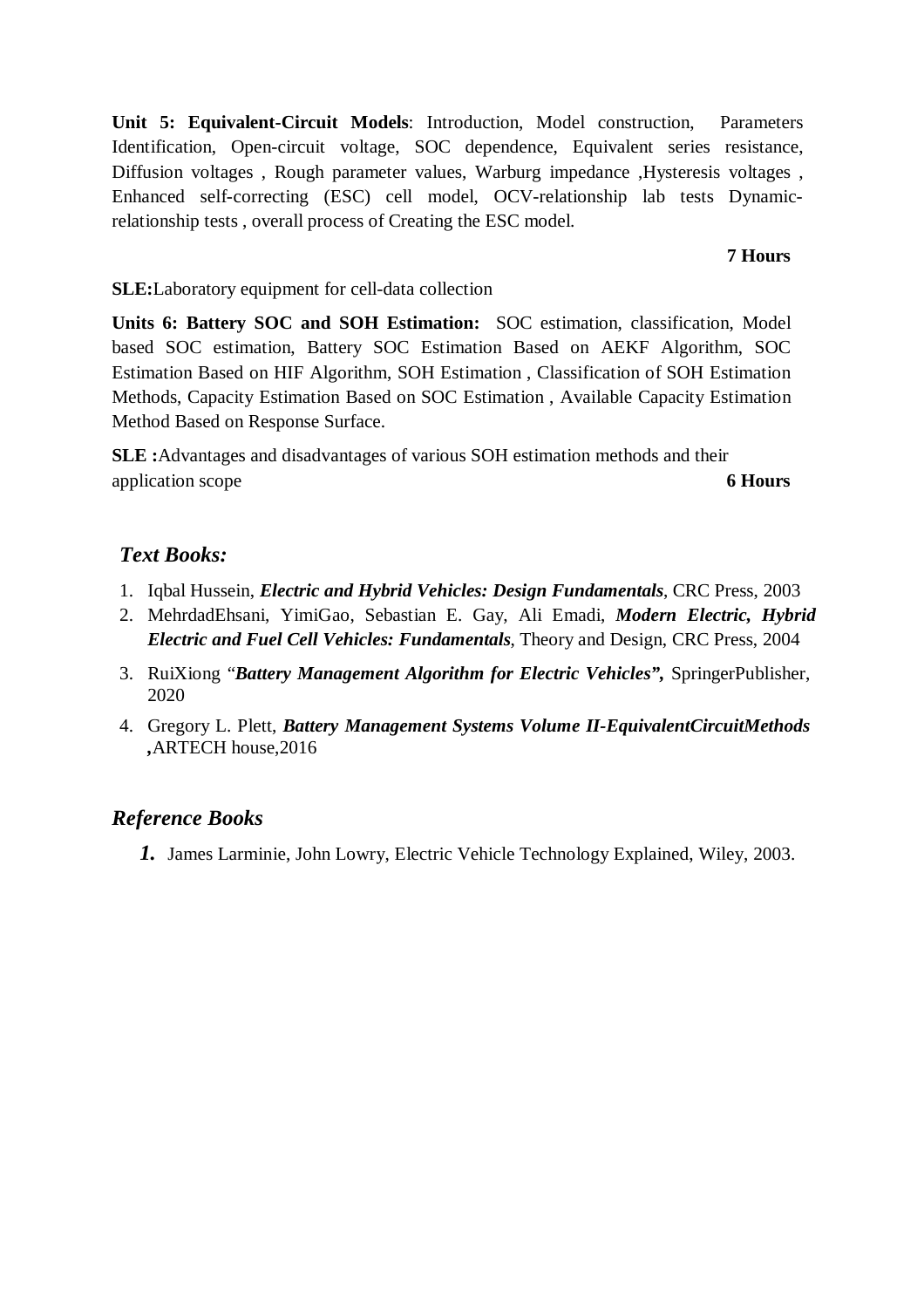## **Fundamentals of Digital Communication (3-0-0)**

**Sub Code: EE6E102 CIE:50% Marks Hrs/Week: 3+0+0 SEE:50% Marks SEEHrs: 3 Max.Marks:100**

#### **Course Outcomes**

#### **On successful completion of the course, the students will be able to**:

- 1. Describe the fundamental concepts of electronic communication, AM and FM.
- 2. Discuss the principles of digital communication and digital data transmission.
- 3. Discuss the communication technologies.

**MODULE-1: Introduction To Electronic Communication:** Communication system, types of electronic communication, modulation and multiplexing, electromagnetic spectrum, bandwidth, gain, attenuation, decibels, tuned circuits, filters.

#### **6 Hours**

**SLE:** Survey of communication applications

#### **MODULE-2: Amplitude and Frequency modulation:**

**Amplitude Modulation:** AM concepts, modulation index and percentage of modulation, AM power, single sideband modulation, Basic principles of AM, AM modulators and demodulators.

**Frequency Modulation**: Basic principles of FM, principles of phase modulation, modulation index and sidebands, frequency modulators and demodulators.

#### **8 Hours**

**SLE:** Phase modulators

## **MODULE-3: Digital Communication Techniques, Radio transmitter and Receiver**: Digital data transmission, parallel and serial transmission, data conversion, pulse modulation,

digital signal processing.

Transmitter fundamentals, carrier generators, impedance matching networks.

Principles of signal reproduction, super heterodyne receivers, frequency conversion, Noise.

**9 Hours**

**SLE:** Power Amplifiers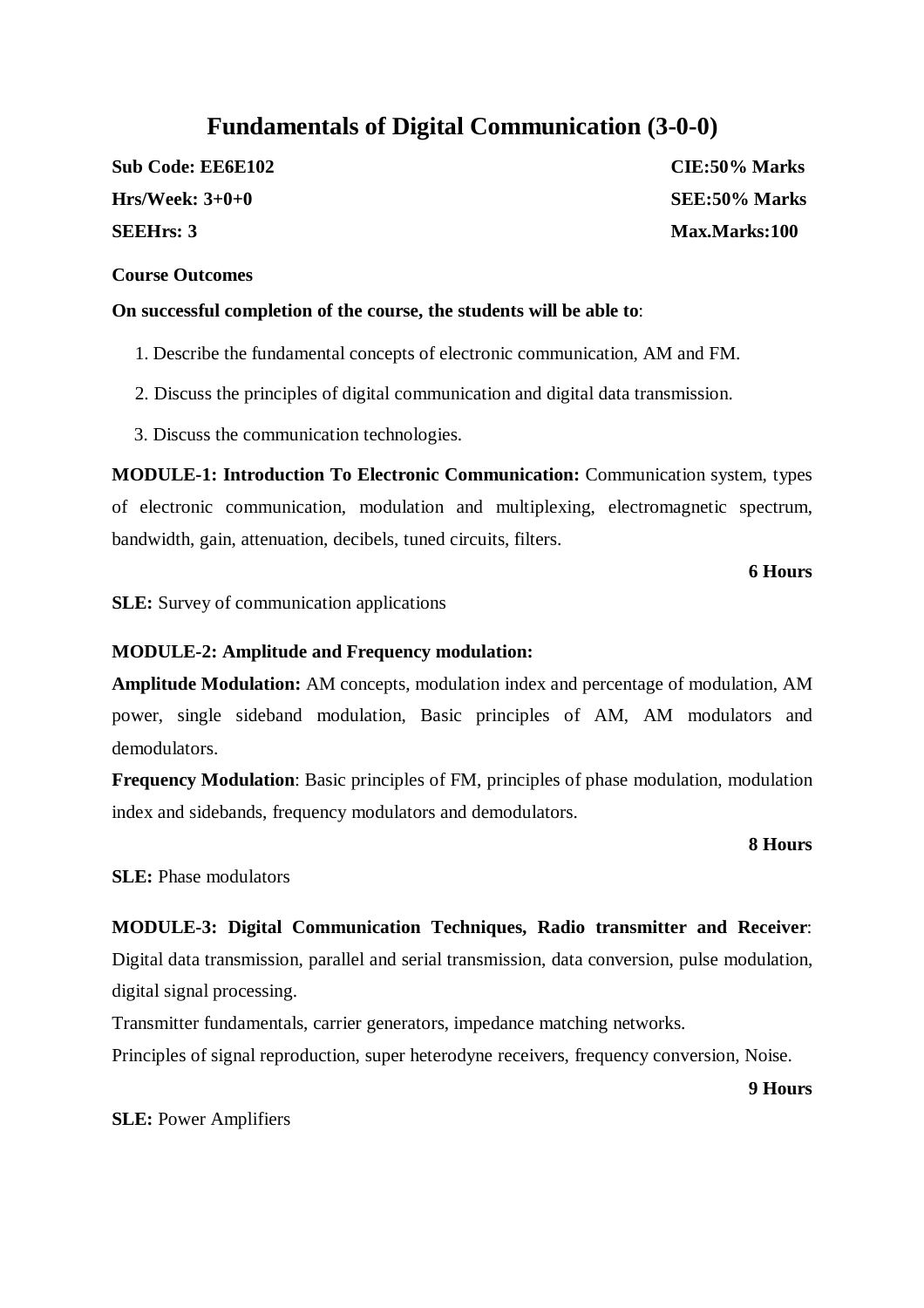#### **MODULE-4: Digital Data Transmission and Optical communication:**

**Digital Data Transmission:** Digital codes, principles of digital transmission, transmission efficiency, Modem and broadband concepts, wideband modulation, error detection and correction.

**Optical communication:** Optical principles, optical communication systems, fiber optic cable, optical transmitter and receiver.

#### **7 Hours**

#### **SLE:** Protocols

#### **MODULE-5: Communication Technologies**:

**Satellite Communication**: Satellite orbits, satellite communication systems, satellite subsystems, ground station, and satellite application.

**Telecommunication system**: Telephone, Telephone system, Internet telephony.

**Cell Phone technologies:** Cellular telephone system, 2G and 3G digital cell phone systems, long term evolution and 4G systems

#### **9 Hours**

**SLE:** Base Station and Small cells.

#### *Text Books:*

1. Louis E. FrenzelJr, *"Principles of communication systems"*, Tata-McGraw Hill Publications,  $4^{\text{th}}$  Edition, 2014.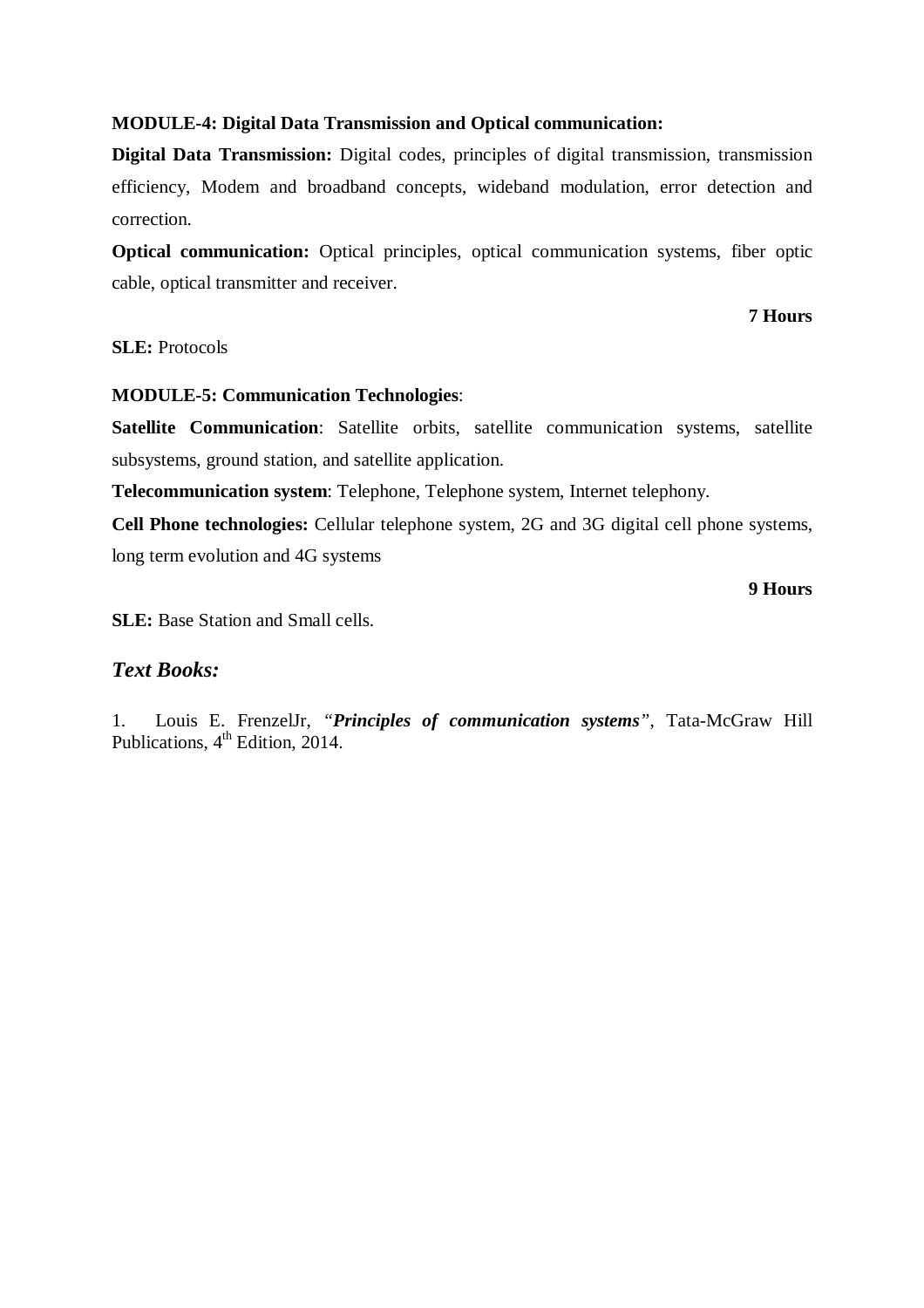## **Philips Elective on Machine Learning (3-0-0)**

#### **Sub Code:** EE0354 **CIE: 50%Marks Hrs/week: 3+0+0 SEE: 50%Marks SEE Hrs: 3** Max marks :100

#### **Course Outcomes**

On successful completion of the course, the students will be able to:

1. Know Vectors as starting point for Machine Learning and apply pytorch for simple analytics

2. Relate from data to possibilities, to know about problem solving methods and recognize AI system

3. Understand linear algorithms and non-linear techniques for Machine Learning

4. Understand Neural Networks and Logistic Regression

5. Applying basic text interpretation and understanding KNN

6. Know off the shelf AI utilities and apply ML in real life system

#### **UNIT 1: Intro to ML, python, numpy and pytorch:**

Data Types: Numerical, Imaging, NLP voice – Classification, Regression – Vector data and Linear Algebra – Application in Word embedding – Dealing with vectors and basic ML 6 Hours

**SLE**: Algorithms using python and numpy

#### **UNIT 2: Learning principles, estimation, Methods of classification and prediction:**

Occam's razor – Sampling, Bias – Training vs Testing – Overfitting – Variance – Bias Metrics – AUC – Sensitivity – Recall – Precision – Bayes Rule – Conditional Independent Hypothesis testing – Confidence Intervals – Recognizing AI and ML – Probabilistic model – Learning problem – Supervised and Unsupervised Learning 7 Hours

#### **SLE: Identify solved and unsolved repetitive problems**

#### **UNIT 3: Linear methods-I and Non-linear methods**

Linear Regression: Generative / Discriminative – Minimising squared error and maximizing data – Likelihood Regularization – Bias-Variance decomposition – Decision Trees – Inductive Biases – Issues in Decision Tree Learning 7 Hours **SLE: Implementation of decision tree algorithm**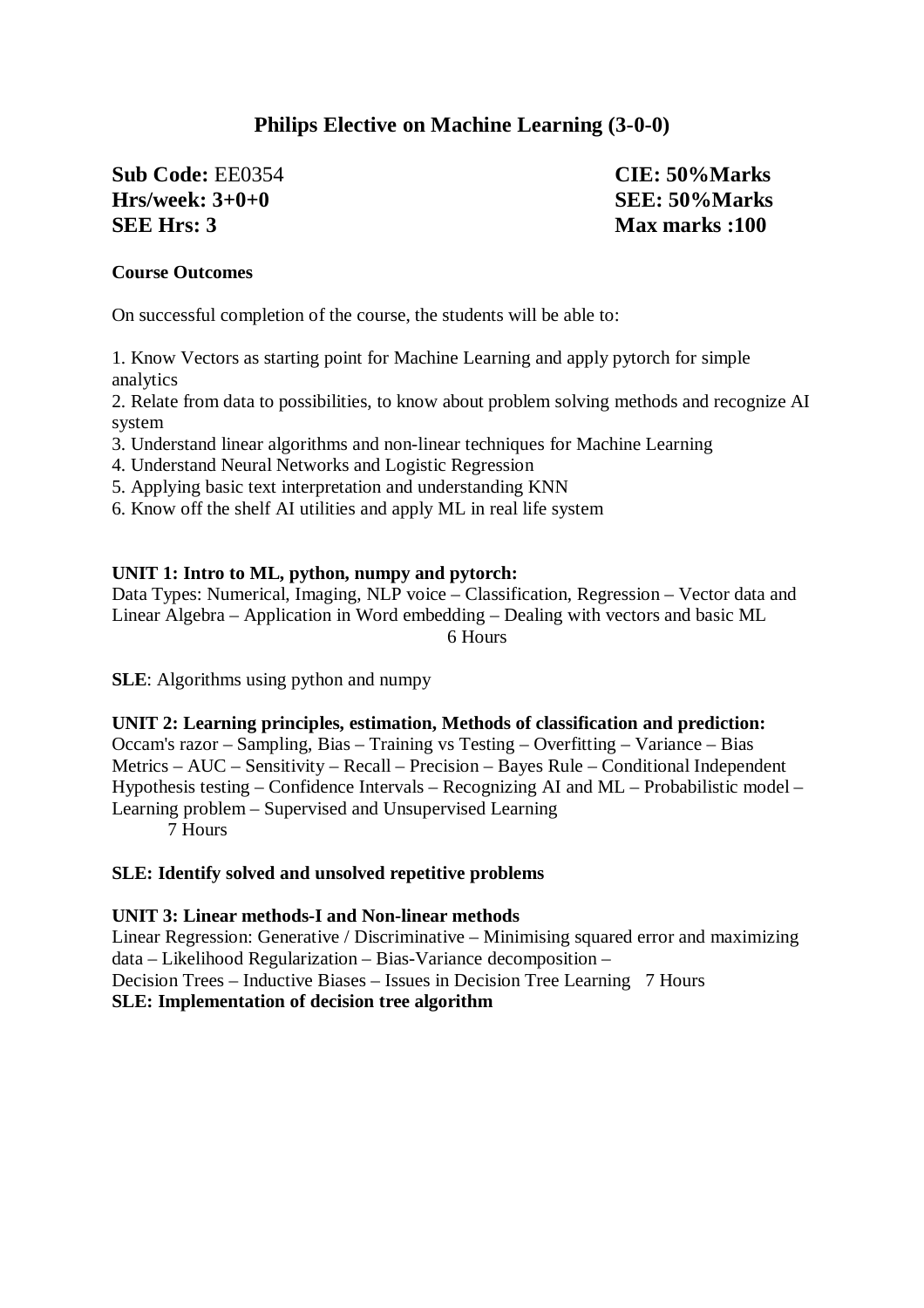#### **UNIT 4: Neural Networks and Linear methods-II**

Representation Learning – Perceptron – Back Propagation – Regularization – Logistic Regression – Maximising Conditional Likelihood – Gradient Ascent / descent 7 Hours

#### **SLE: Logistic Regression implementation using Neural Network**

#### **UNIT 5: Introduction to NLP, Instance based learning and Unsupervised learning**

Bag of words – Tokenisation – Stemming – Lemmatization – BERT via pytorch – KNN and the benefits – Kmeans – PCA with examples 7 Hours

#### **SLE: KNN on word embeddings**

#### **UNIT 6: Intro to deep learning and Deployment aspects of ML**

Handwritten digit recognition using MNIST database – Face Detection Example – Explore limitations of YOLO implementations – Deploy and use ML in the product 6 Hours

#### **SLE: Part Failure prediction**

#### **Text Books:**

1) Tom M. Mitchell, "**Machine Learning**", India Edition 2013, McGraw Hill Education. 2) Ethem Alpaydın, "**Introduction to machine learning**", second edition, MIT press.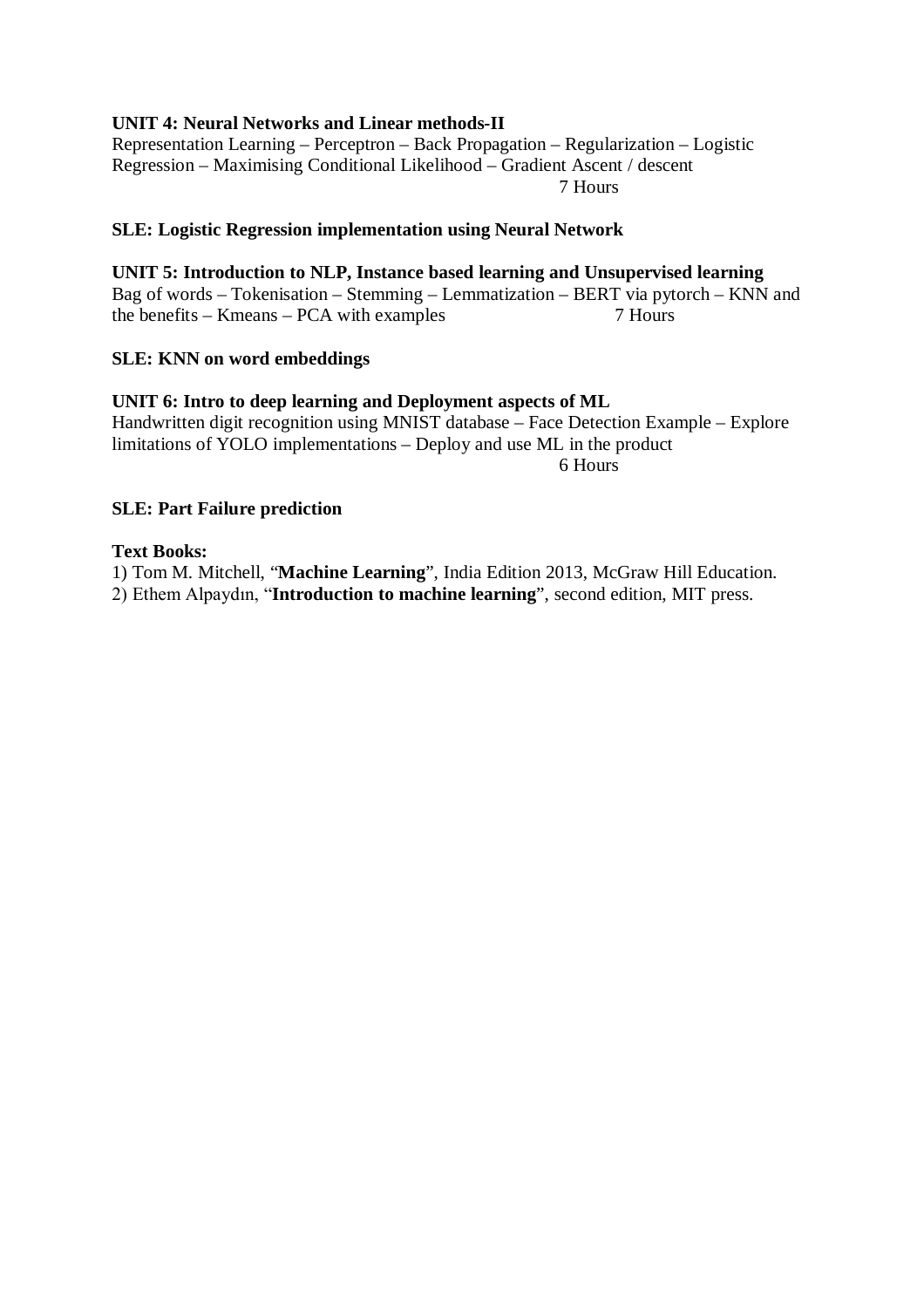## **Design of Photovoltaic Systems (3-0-0)**

| Sub code        | : EE5M05  | $CIE: 50\%$ Marks      |
|-----------------|-----------|------------------------|
| <b>Hrs/Week</b> | $:3+0+0$  | SEE: 50% Marks         |
| <b>SEE Hrs</b>  | $\cdot$ 3 | <b>Max. Marks: 100</b> |

#### **Course Outcomes On successful completion of the course, students will be able to:**

- 1. Describe the fundamental concepts of energy from the sun and solar PV.
- 2. Apply the MPPT algorithms for solar PV.
- 3. Analyse the grid integration of solar PV with and without battery storage.
- 4. Discuss the applications of solar PV.

**MODULE 1: The PV Cell:**Historical Perspective, PV cell characteristics and equivalent circuit, model of PV cell, cell efficiency, effect of temperature, fill factor. Series and parallel connection of identical and non-identical cells, protecting cell in series and parallel, interconnecting modules.

#### **8 Hours**

SLE: Data sheet study

**MODULE 2: Energy from sun:** Insolation and irradiance, solar geometry, insolation and energy on horizontal plate, sunrise and sunset hour angles. **Incident energy estimation**: energy on a tilted flat plate, energy plots in octave, atmospheric effects, airmass, **Sizing PV**: sizing PV applications without batteries, Batteries, battery selection, PV system design.

#### **8 Hours**

SLE: Other energy storage methods

**MODULE 3: Maximum Power Point tracking:** MPPT concept, DC-DC converters, MPPT algorithms-Impedance control methods.

#### **8 Hours**

SLE: MPPT for non-resistive loads

**MODULE 4 :PV Battery Interfaces:**Direct PV- Battery connection, charge controller, battery charger, batteries in series and parallel. **Peltier Cooling**: peltier device, peltier element, thermal aspects.**PV and Water Pumping:** water pumping principle, hydraulic energy and power, total dynamic head, centrifugal pumps, reciprocating pump.

#### **8 Hours**

SLE- pumped hydro application

**MODULE 5: PV grid Interface:** Grid connection principles, PV to Grid Topologies, 3phase d-q controlled grid connection- AC to DC transformation, DC to AC transformation,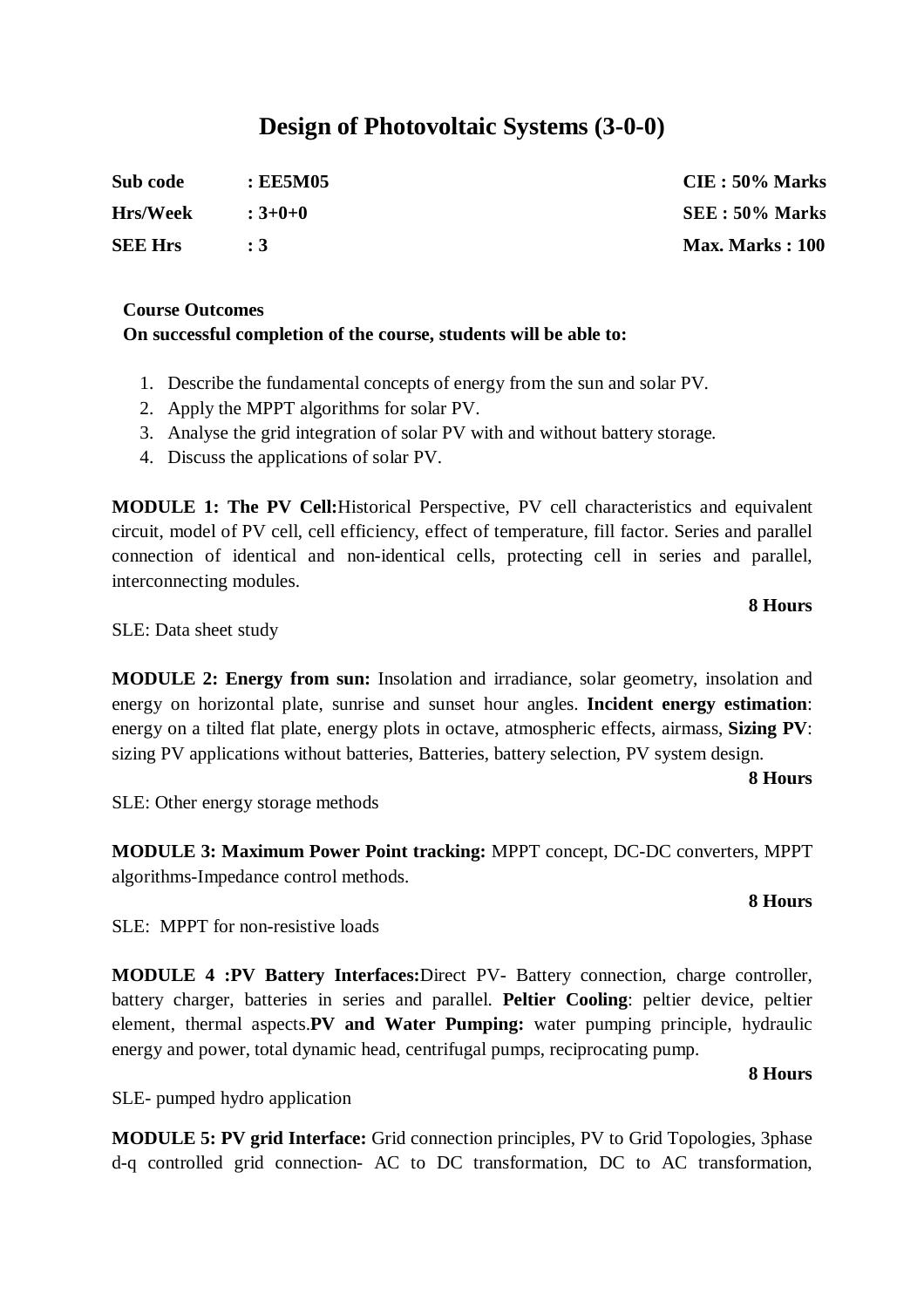complete 3 phase grid connection. SVPWM-discrete and analog implementation, application of integrated magnetics.

**7 Hours**

SLE: 1phase d-q controlled grid connection

#### **Text Books:**

1. Chenming, H. and White, R.M., Solar Cells from B to Advanced Systems, McGraw Hill Book Co, 1983.

### **Reference Books:**

- 1. Ruschenbach, HS, Solar Cell Array Design Hand Varmostrand, Reinhold, NY, 1980
- 2. Proceedings of IEEE Photovoltaics Specialists Conferences, Solar Energy Journal.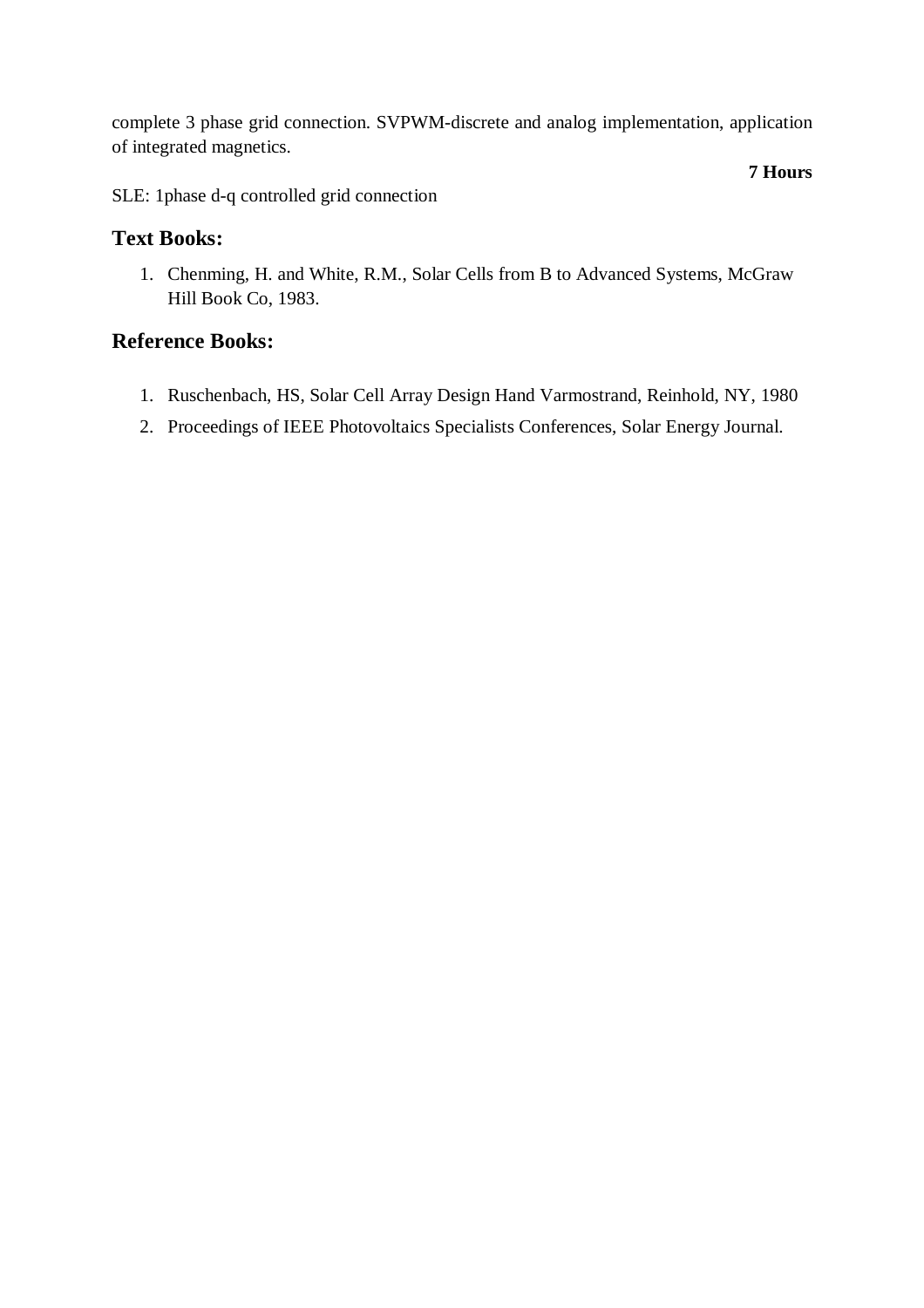## **Introduction to Robotics (3-0-0)**

| Sub code        | : EE5M06  | $CIE: 50\%$ Marks      |
|-----------------|-----------|------------------------|
| <b>Hrs/Week</b> | $:3+0+0$  | SEE: 50% Marks         |
| <b>SEE Hrs</b>  | $\cdot$ 3 | <b>Max. Marks: 100</b> |

#### **Course Outcomes**

**On successful completion of the course, students will be able to:**

- 1. Discuss various application of robotics.
- 2. Use different motors and sensors for design and control of robot.
- 3. Apply AI concepts in robotics.

**MODULE 1:**Introduction to robotics- History, growth; Robot applications- Manufacturing industry, defense, rehabilitation, medical etc. Robot mechanisms; Kinematics- coordinate transformations, DH parameters.

SLE:Laws of Robotics

**MODULE 2:** Forward kinematics, Inverse Kinematics, Jacobians, Statics, Trajectory Planning, Actuators (electrical)- DC motors, BLDC servo motors.

SLE: Pros and cons of DC motors and BLDC for robotic application

**MODULE 3:** Sensors, sensor integration, Control – PWM, joint motion control, feedback control, Computed torque control.

SLE: Challenges in sensor integration

**MODULE 4 :**Perception, Localisation and mapping, Probabilistic robotics, Path planning, BFS; DFS; Dijkstra; A-star; D-star; Voronoi; Potential Field.

SLE- Hybrid Approaches

**MODULE 5:** Simultaneous Localization and Mapping, Introduction to Reinforcement Learning.

SLE: Practical Application of reinforcement learning

#### **Text Books:**

- 1. Robert J Schilling, Fundamentals of Robotics, Prentice Hall India, 200
- 2. John J Craig, Introduction to Robotics, Prentice Hall International, 2005

## **8 Hours**

**8 Hours**

**8 Hours**

#### **7 Hours**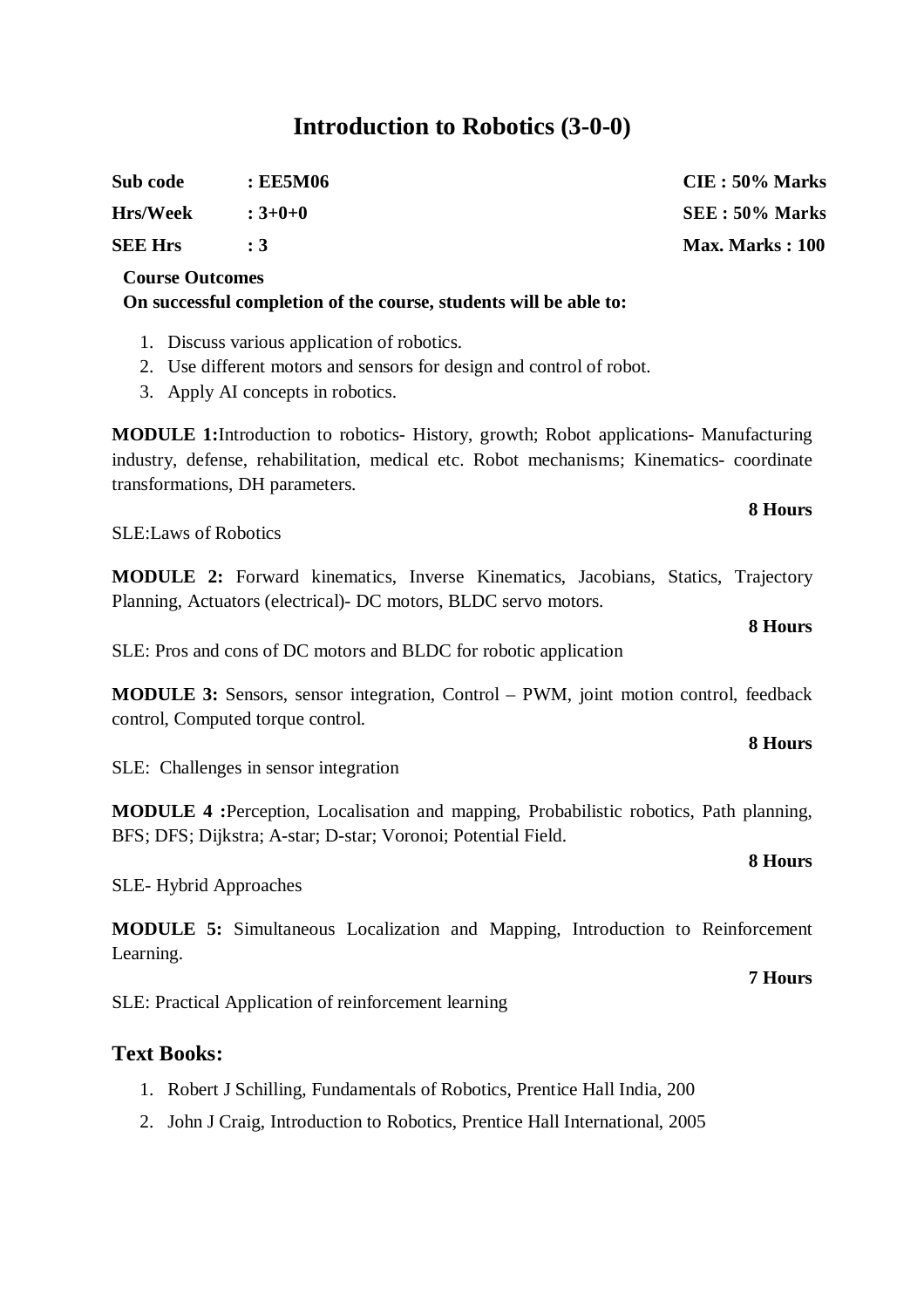## **Introduction to Industry 4.0 and Industrial IoT (3-0-0)**

| Sub code        | : EE5M08     | $CIE: 50\%$ Marks      |
|-----------------|--------------|------------------------|
| <b>Hrs/Week</b> | $\div$ 3+0+0 | SEE: 50% Marks         |
| <b>SEE Hrs</b>  | $\cdot$ 3    | <b>Max. Marks: 100</b> |

#### **Course Outcomes On successful completion of the course, students will be able to:**

- 1. Discuss the features of Industry 4.0.
- 2. Describe communication, networking and big data analytics in IIoT.
- 3. Use IIoT for various industrial applications.

**MODULE 1:**Introduction: Sensing & actuation, Communication, Networking, Industry 4.0: Globalization and Emerging Issues, The Fourth Revolution, LEAN Production Systems, Smart and Connected Business Perspective.

SLE: Smart Factories

**MODULE 2:** Industry 4.0: Cyber Physical Systems and Next Generation Sensors, Collaborative Platform and Product Lifecycle Management, Augmented Reality and Virtual Reality, Artifical Intelligence, Big Data and Advanced Analysis, Cyber security in Industry 4.0, Basics of Industrial IoT: Industrial Processes, Industrial Sensing & Actuation, Industrial Internet Systems.IIoT-Introduction, Industrial IoT: Business Model and reference Architecture: IIoT-Business Models.

#### **8 Hours**

**8 Hours**

SLE: IIoT Reference Architecture

**MODULE 3:** Industrial IoT- Layers: IIoT Sensing, IIoT Processing, IIoT Communication, Industrial IoT- Layers: IIoT Communication, IIoT Networking. Industrial IoT: Big Data Analytics and Software Defined Networks: IIoT Analytics - Introduction, Machine Learning and Data Science, R and Julia Programming.

SLE: Data Management with Hadoop

**MODULE 4 :**Industrial IoT: Big Data Analytics and Software Defined Networks: SDN in IIoT, Data Center Networks, Industrial IoT: Security and Fog Computing: Cloud Computing in IIoT.Fog Computing in IIoT, Industrial IoT- Application Domains: Factories and Assembly Line, Food Industry.

SLE- Security in IIoT

#### **8 Hours**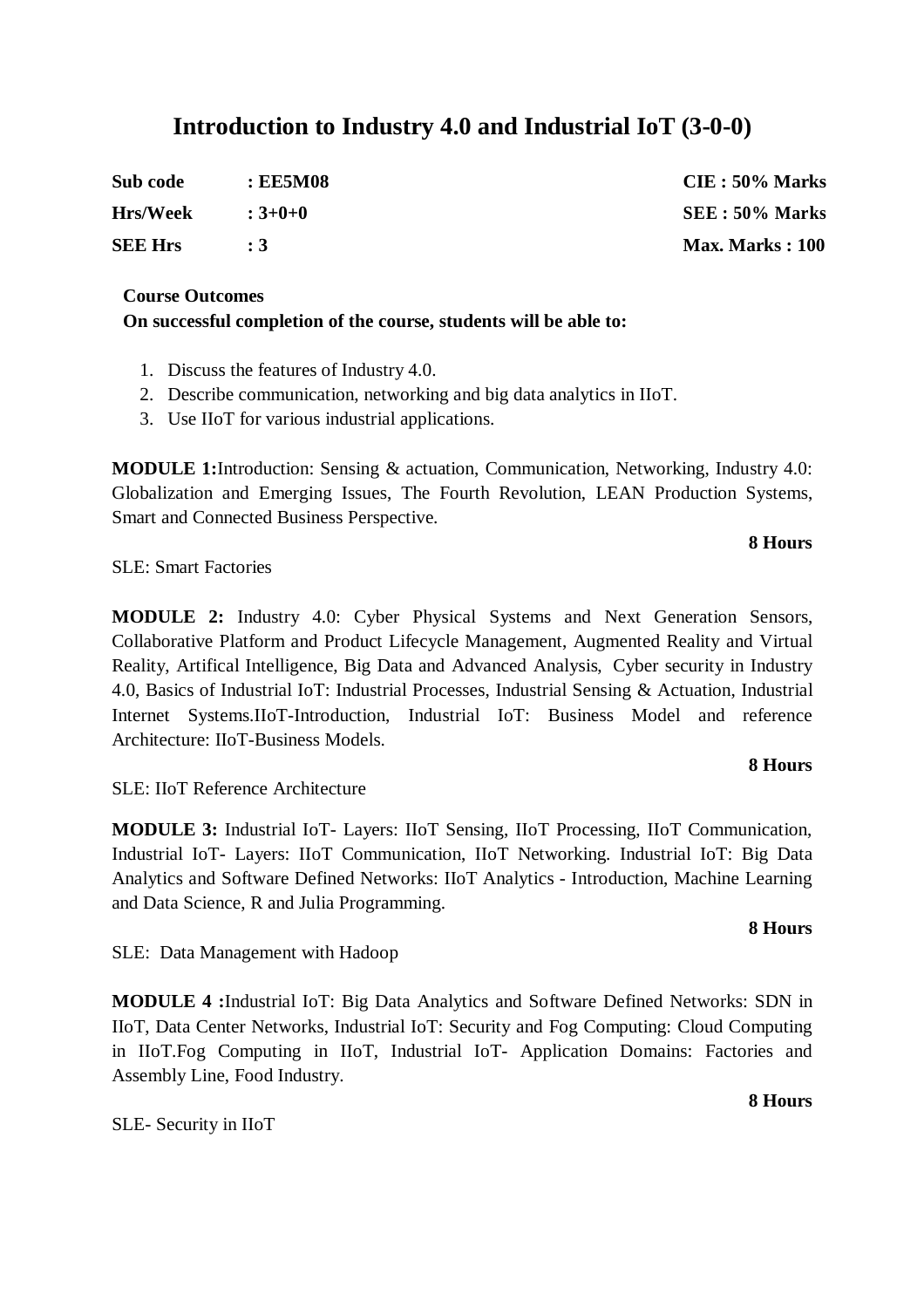**MODULE 5:** Industrial IoT- Application Domains: Healthcare, Power Plants, Inventory Management & Quality Control, Plant Safety and Security (Including AR and VR safety applications), Facility Management. Industrial IoT- Application Domains: Oil, chemical and pharmaceutical industry, Applications of UAVs in Industries.

**7 Hours**

SLE: Real time case studies

#### **Text Books:**

1. "Industry 4.0: The Industrial Internet of Things", by Alasdair Gilchrist (Apress). "Industrial Internet of Things: Cyber manufacturing Systems" by Sabina Jeschke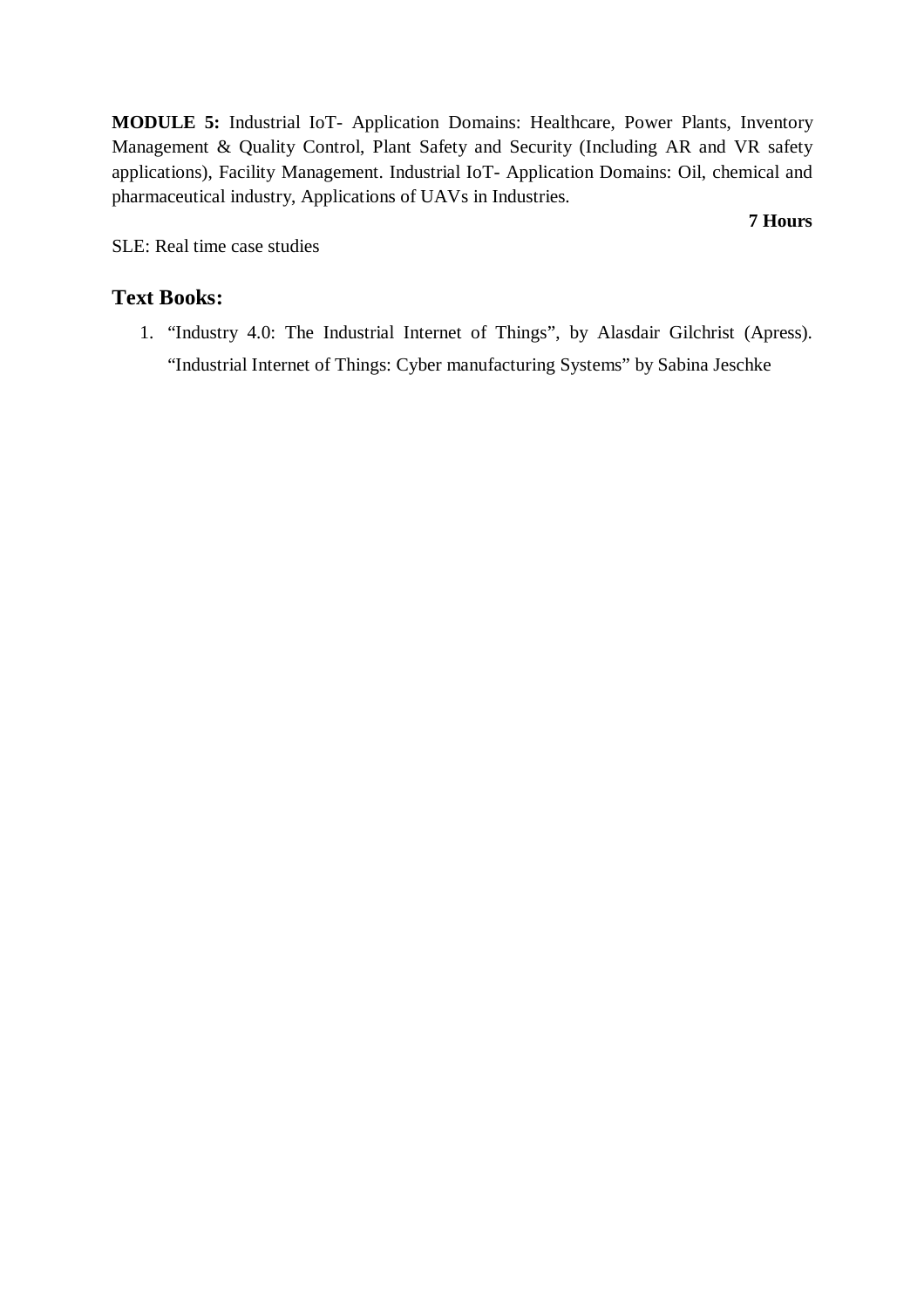## **Op-Amp Practical Applications: Design, Simulation and Implementation (3-0-0)**

| Sub code        | : EE5M07  | $CIE: 50\%$ Marks      |
|-----------------|-----------|------------------------|
| <b>Hrs/Week</b> | $:3+0+0$  | SEE : 50% Marks        |
| <b>SEE Hrs</b>  | $\cdot$ 3 | <b>Max. Marks: 100</b> |

#### **Course Outcomes**

#### **On successful completion of the course, students will be able to:**

- 1. Describe the fundamentals of Op-amp and use of op-amp in switching circuits.
- 2. Analyse Op-amp circuits
- 3. Develop skill to design, build and troubleshoot analog circuits for various applications.

**MODULE 1:** Understanding the Datasheet of Op-Amps, Introduction to op-amps and discussion on its characteristics by simulation and experiment, Understand the basics of Hysteresis and the need of hysteresis in switching circuits.

#### **8 Hours**

SLE: Positive and Negative feedback in op-amp circuits

**MODULE 2:** Op-Amp Circuits Analog-to-Digital Converter (ADC), Digital-to-Analog Converter (DAC) using Op-Amps.

#### SLE: Application of data converters

**MODULE 3:** To design and build a function generator capable of generating square wave and a triangular wave of a known frequency using simulation and experiment by TI analog system lab kit pro. To design and build a voltage-controlled oscillator using simulation and TI analog system lab kit pro. To design and build an automatic volume control using simulation and TI analog system lab kit pro.

SLE: Working principle of voltage controlled oscillator

**MODULE 4 :** To design and build a constant current drive circuit for measuring unknown resistance using simulation and Experiment on bread board. To design and build a temperature controlled system using op-amps as ON-OFF controller and Proportional controller by simulation and Experiment on bread board

SLE- instrumentation amplifier

## **8 Hours**

**8 Hours**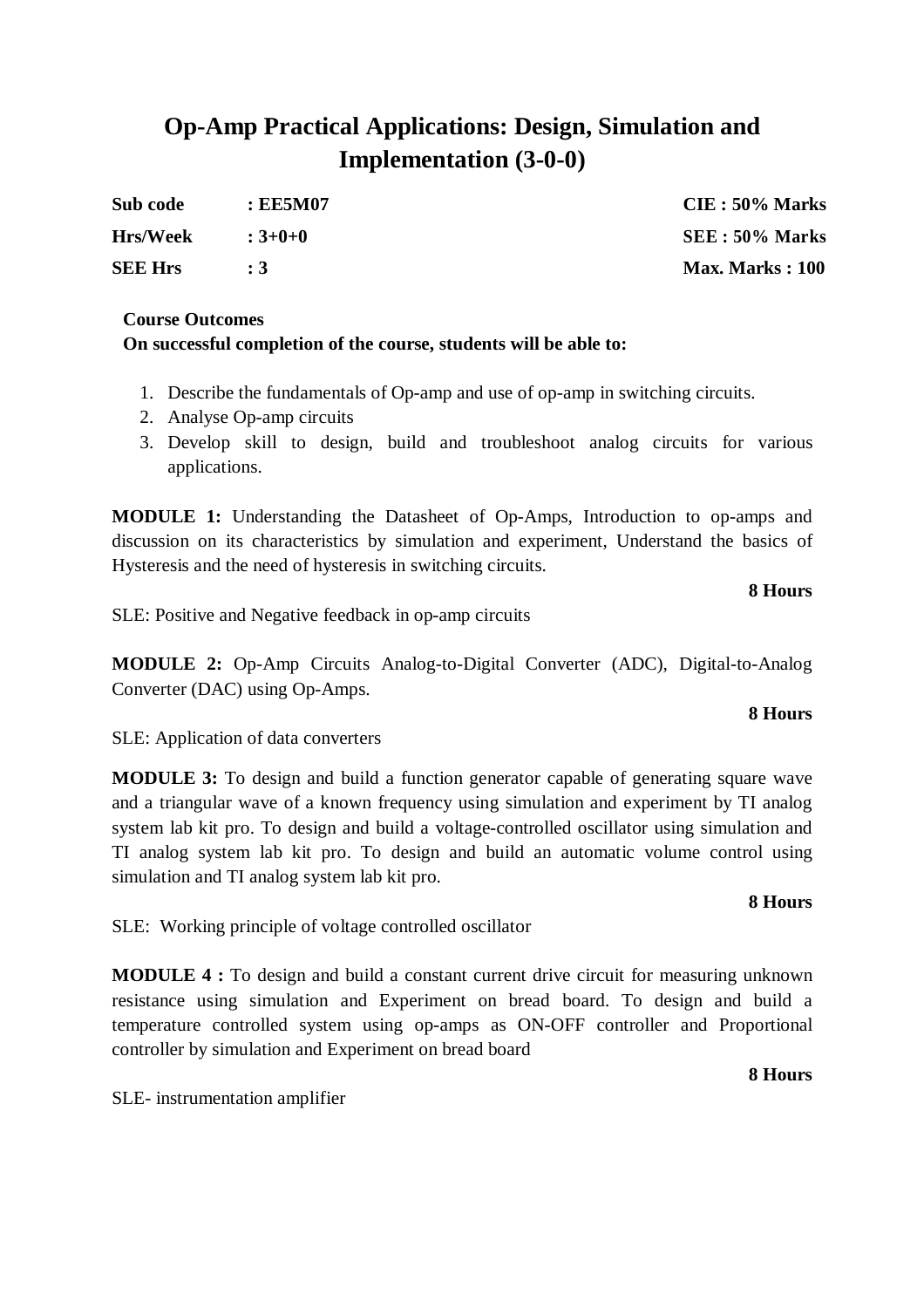**MODULE 5:** To design and build a signal conditioning circuit for the thermocouple to compensate for temperature correction. To design and Implement a speed controller of a DC motor using simulation and experiment

**7 Hours**

SLE: Necessity of signal conditioning circuit

#### **Text Books:**

- 1. Gray, Hurst, Lewis, and Meyer, Analysis and Design of Analog Integrated Circuits, John Wiley & Sons,  $5^{\text{th}}$ edition, 2009
- 2. Horowitz and Hill, The Art of Electronics, Cambridge Univ. Press, 1999

#### **Reference Books:**

- 1. BehzadRazavi, Design of Analog CMOS Integrated Circuits, McGraw-Hill, 2001
- 2. Phillip E. Allen and Douglas R. Holberg, CMOS Analog Circuit Design, Oxford University Press, 2<sup>nd</sup>edition, 2002
- 3. Johan H. Huijsing, Operational Amplifiers Theory and Design,  $3<sup>rd</sup>$ edition, Springer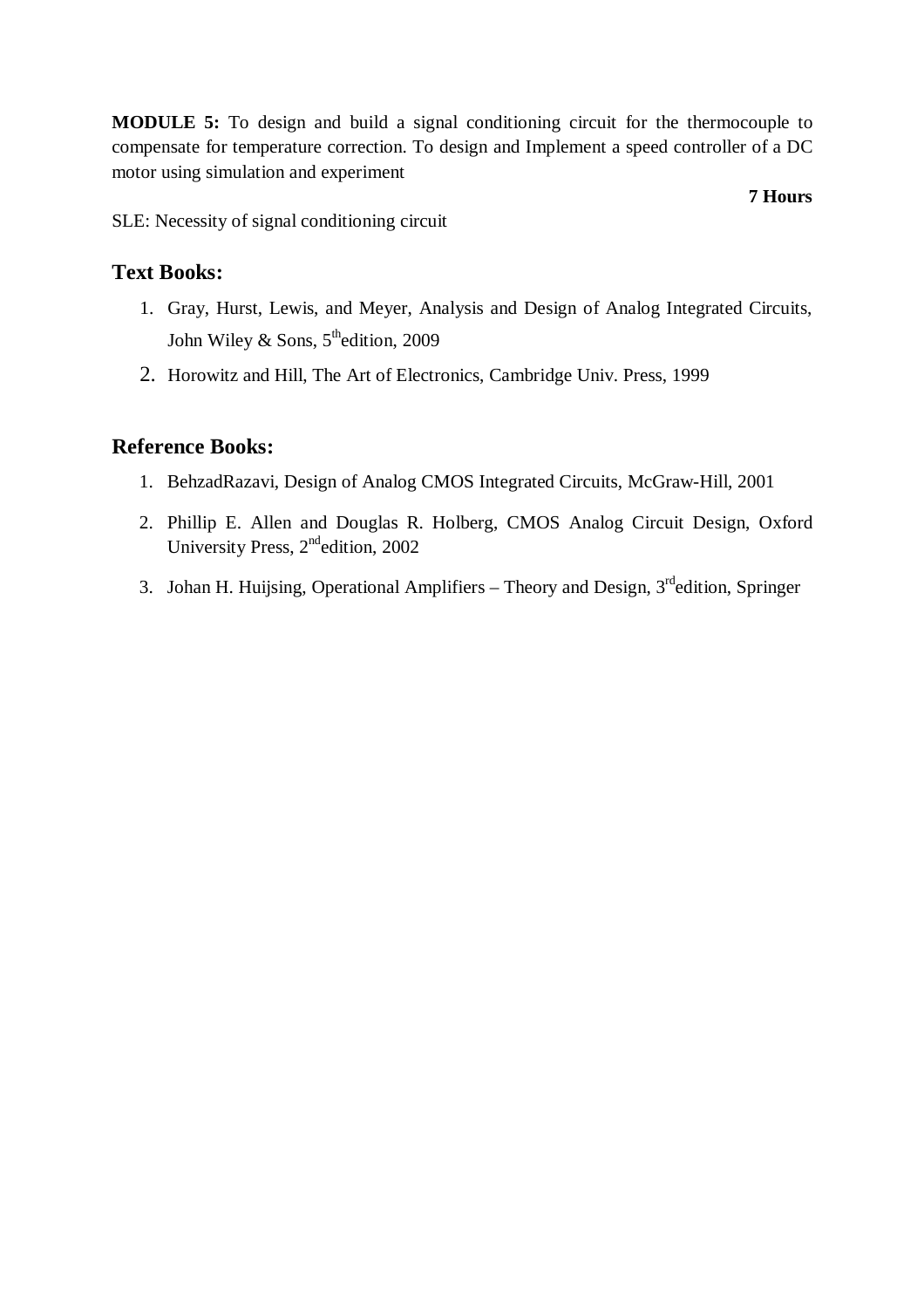#### **Python Programming**

**Sub code : EE6E106 CIE: 50% Marks Hrs/week : 2+0+2 SEE: 50% Marks SEE Hrs: 2 Max mark : 50**

Course Outcomes On successful completion of the course students will be able to:

- 1. Understand fundamentals of python programming.
- 2. Implement conditional statements and iterations in python.
- 3. Create and use functions in python.
- 4. Implement objects and lists in python.

**Module 1: Introduction to Python**: Introduction to Python, Writing Python Code: Basic Syntax. Values and Variables: numeric values, strings, variables, assignment identifiers and reserved words. Expressions and Arithmetic.

**Conditional Execution**: Boolean Expressions, The Simple if Statement, The if/else Statement, Compound Boolean Expressions, The pass Statement, Floating-point Equality, Nested Conditionals, Multi-way Decision Statements, Multi-way Versus Sequential Conditionals, Conditional Expressions,.

08 Hours

**SLE**: Errors in Conditional Statements

**Module 2: Iteration**: The while Statement, Definite Loops vs. Indefinite Loops, The for Statement, Nested Loops, Abnormal Loop Termination, Infinite Loops. Functions: Introduction to Using Functions, Functions and Modules, The Built-in Functions, Standard Mathematical Functions, time Functions, Random Numbers, The eval and exec Functions, Turtle Graphics, Other Techniques for Importing Functions and Modules. Writing Functions: Function Basics, Parameter Passing, Documenting Functions, Function Examples and Refactoring to Eliminate Code Duplication.

SLE: Logic Complexity

**Module 3: Objects**: Using Objects, String Objects, File Objects, Fraction Objects, Turtle Graphics Objects, Graphics with tkinter Objects, Object Mutability and Aliasing.

Lists: List Traversal, Building Lists, List Membership, List Assignment and Equivalence, List Bounds, Slicing, List Element Removal, Lists and Functions, List Methods, Commandline Arguments, List Comprehensions, Multidimensional Lists. Introduction to Tuples, Dictionaries, and Sets

10 Hours

SLE: Garbage Collection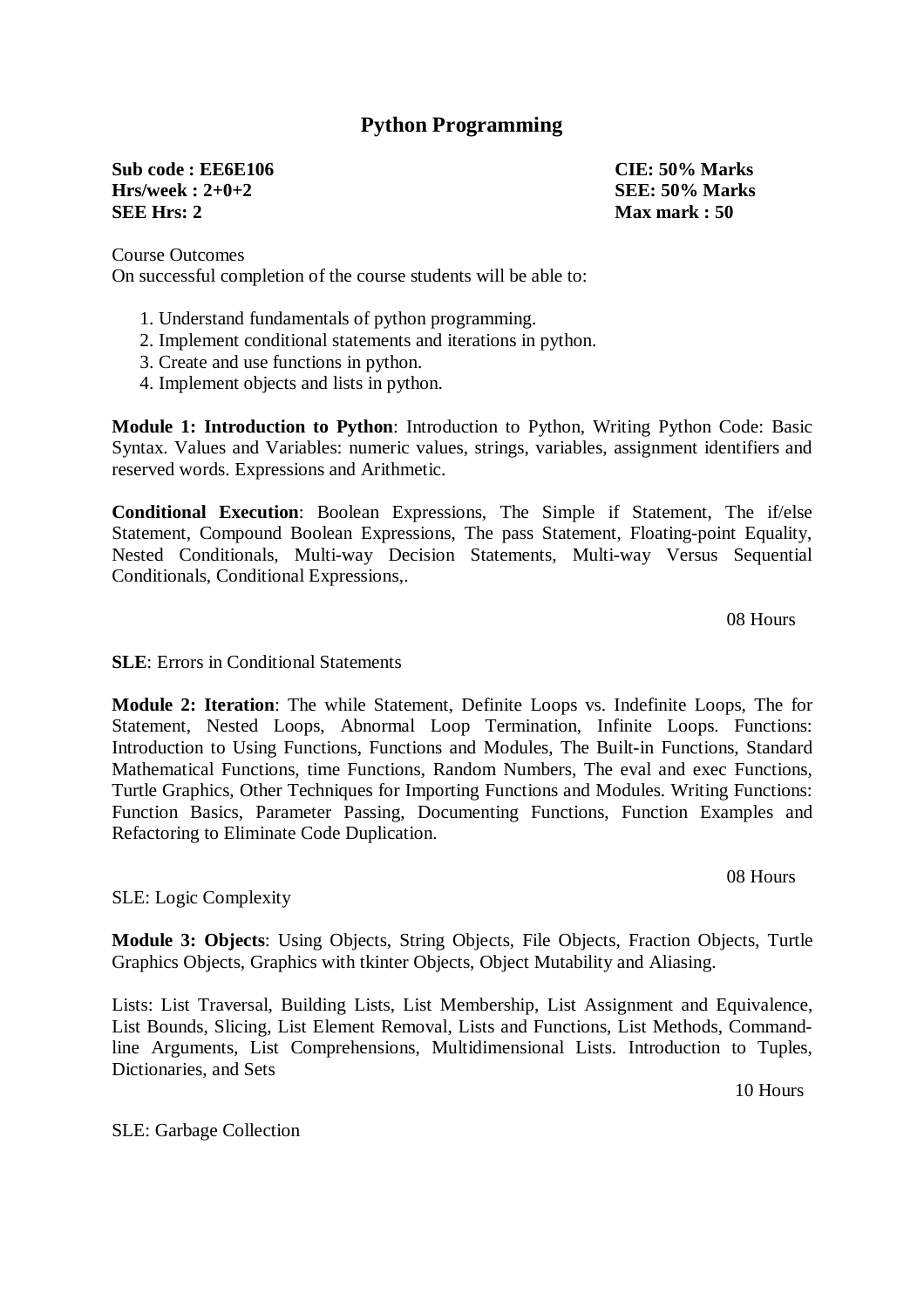List of Experiments:

- 1. Write a program to print "Hello World"
- 2. Write a program to add two intergers.
- 3. Write a program for simple calculator.
- 4. Write a program to calculate GCD of two numbers.
- 5. Write a program for binary conversion.
- 6. Write a program compute a square root of a given number.
- 7. Write a program to generate prime numbers using function.
- 8. Write a program to store data and retrieve data from a text file.
- 9. Write a program to generate list of non-negative numbers form the user input.
- 10. Program to count the number of prime numbers using list in a given range

#### **Textbooks:**

1. Richard L. Halterman, "Fundamentals of Python Programming" Southern Adventist University (2019).

#### **Reference Books:**

Chun, J Wesley, "Core Python Programming", Second Edition, Pearson, 2007 Reprint 20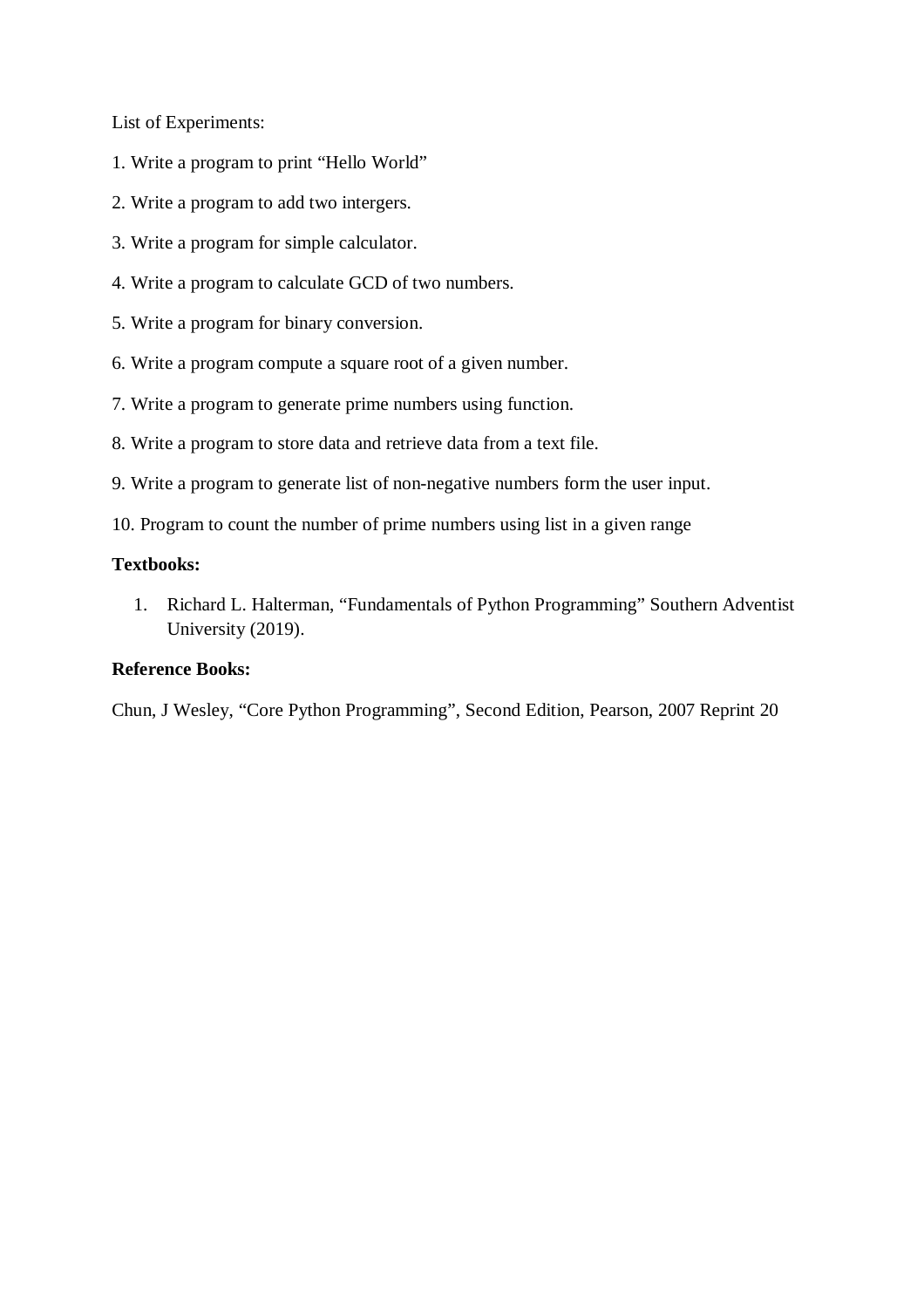## **Energy Audit, Management and Conservation (3-0-0)**

**Sub Code: EE6E107 CIE:50% Marks Hrs/week: 3+0+0 SEE:50% Marks**<br> **SEE:50% Marks**<br> **SEE:50% Marks** 

#### **Course Outcomes**

#### **On successful completion of the course, students will be able to:**

- 1. Understand different terms & principles of energy conservation, audit and management.
- 2. Familiarise and conduct energy audit and prepare reports.
- 3. Understand efficient electricity utilization, saving and recovery in different electrical systems.
- 4. Understand and discuss the need for sustainable energy management.

**Module 1: Energy Scenario:** Classification of Energy, Indian energy scenario, Sectoral energy consumption (domestic, industrial and other sectors), energy needs of growing economy, energy intensity, long term energy scenario, energy pricing, energy security, energy conservation and its importance, energy strategy for the future. Energy conservation Act 2001 and its features, Schemes of Bureau of Energy Efficiency (BEE) including Designated consumers, Integrated energy policy, National action plan on climate change.

#### **8 Hours**

**SLE**: ECBC code for Building Construction

**Module 2: Energy Management & Audit:** Definition, energy audit, need, types of energy audit, energy audit instruments and metering, Energy management (audit) approach - understanding energy costs, Benchmarking, energy performance, matching energy use to requirement, maximizing system efficiencies, optimizing the input energy requirements, fuel and energy substitution, ECO assessment and Economic methods-specific energy analysis-Minimum energy paths.

**SLE:** Roles and responsibilities of a certified Energy Auditor

**Module 3: Utilization of Electrical Energy:** Introduction, Terms used in illumination, laws of illumination, Energy efficient light sources, effect of voltage variation on lamp efficiency, Domestic/commercial/industrial lighting schemes & Controls, Design of lighting schemes for different applications, Energy conservation in Lighting Schemes.

**SLE:** Luminaries

**Module 4: Conservation of Energy:** Electric loads of Air conditioning & Refrigeration, Energy conservation measures Cool storage Types, Electric water heating- Gysers- Solar

# **Max marks: 100**

#### **8 Hours**